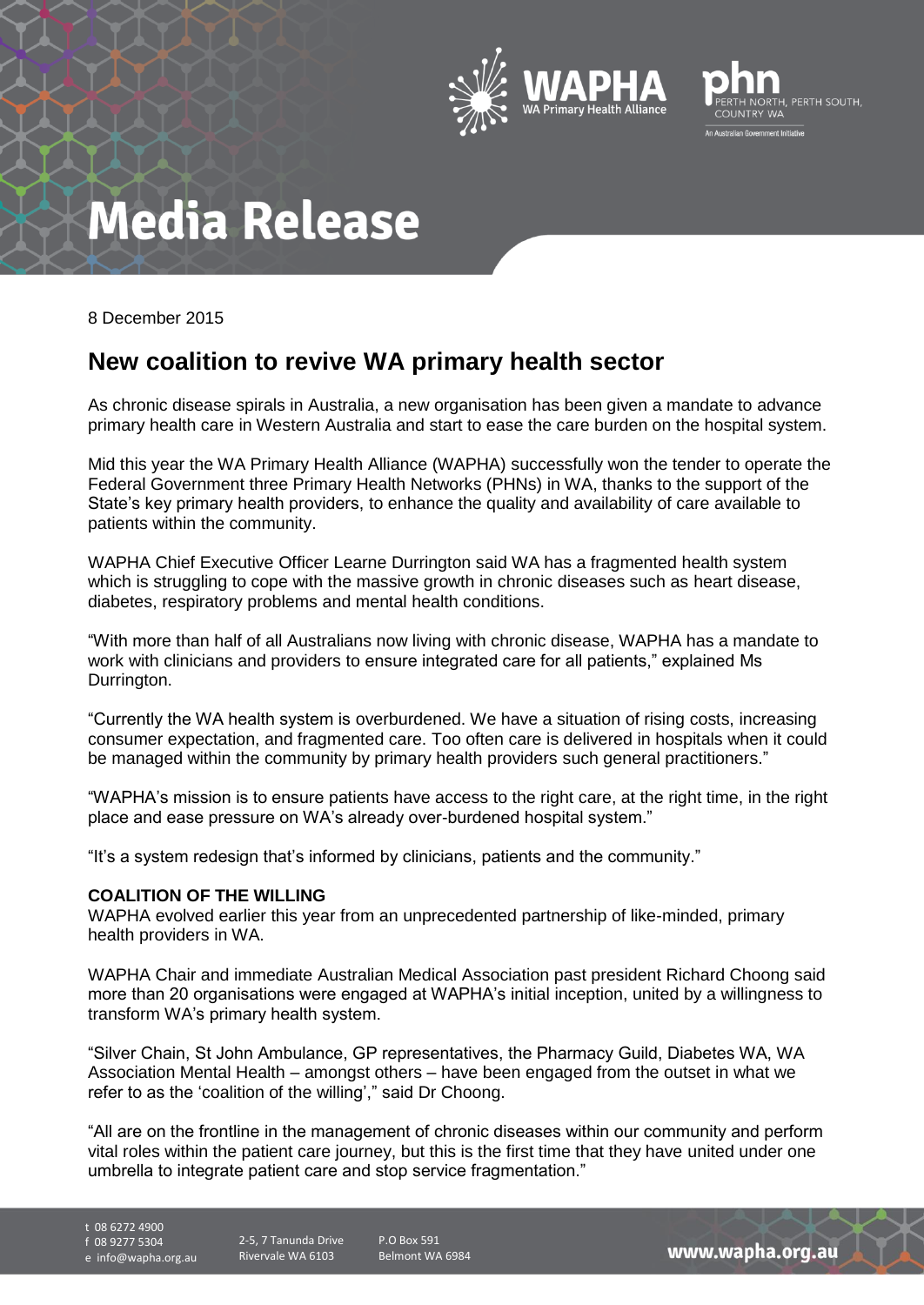



### **Media Release**

Ms Durrington added, "With one in five Australians affected from multi-chronic diseases, otherwise known as 'comorbidity', it is crucial that primary health providers are unified in their approach to achieve better patient outcomes."

#### **OBESITY**

Australia is the 5<sup>th</sup> most obese country in the OECD according to their recent review of the nation's health care system. This spiralling epidemic is now giving rise to a growth in diabetes and other chronic conditions that ultimately lead to hospitalisation.

Ms Durrington said WAPHA has been established to plan and develop services in the primary health system to deal with the chronic issues associated with obesity, that until now have been previously put in the too hard basket.

"For example 90% of Australians with type two diabetes are obese or overweight. This is a critical issue for our already over-stretched health sector unless we do something – and soon – to prevent the inevitable hospitalisations from chronic diseases."

But there is hope, according to Ms Durrington.

"Research by Curtin University has found that 21% of hospital admissions in WA – that's more than one in five – could be prevented if the patient had received early health intervention and disease management from primary health practitioners."

"The reality is that chronic conditions – such as those triggered by obesity – are here and we need a system that is able to cope with it. Change must begin now to reverse the problems of a fragmented health system."

#### **MENTAL HEALTH**

The recent shake up of the mental health system announced by the Federal Government last month has provided a specific reform agenda for WAPHA.

Ms Durrington said WAPHA will begin by improving outcomes for people with severe and complex mental health needs, enabling local demand to drive local services.

"We are establishing local community engagement and clinical committees throughout Perth and regional WA, as well as partnerships with those on the frontline such as the WA Mental Health Commission and WA Department of Health.

"Change will be gradual to ensure no one slips through the net, but ultimately we want to see people with complex mental health needs offered coordinated care packages, referred by a GP and delivered by the primary health sector overseen by the PHNs."

t 08 6272 4900

f 08 9277 5304

e info@wapha.org.au

2-5, 7 Tanunda Drive Rivervale WA 6103

P.O Box 591 Belmont WA 6984

www.wapha.org.au